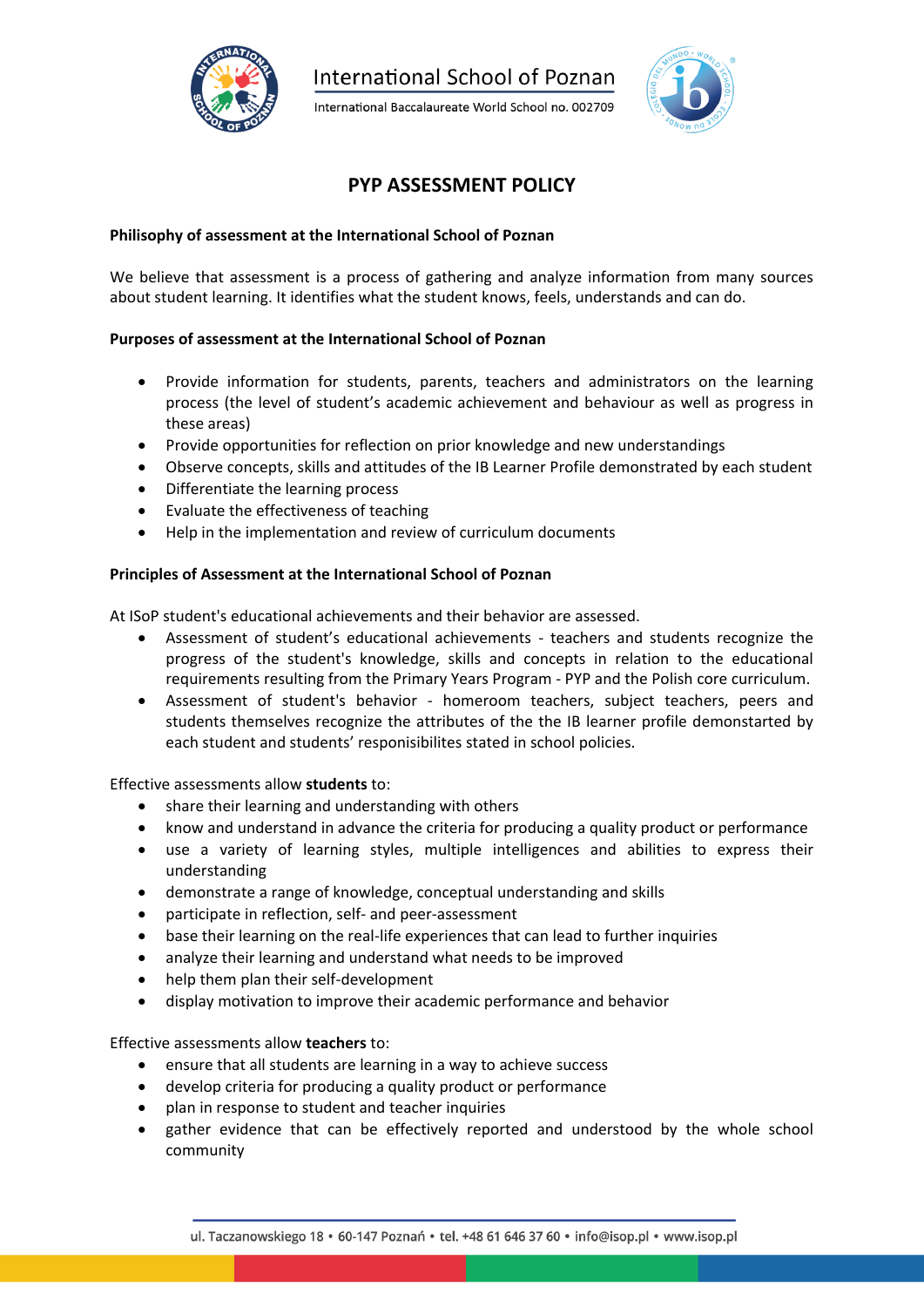



- collaboratively review and reflect on student performance and progress (including student's learning difficulties and strenghts)
- take into account a variety of learning styles, multiple intelligences and abilities including different cultural contexts
- use scoring that is both analytical (separate scores for different aspects of the work) and holistic (single scores).
- identify areas for professional development

Effective assessments allow **parents** to:

- see evidence of student learning and development
- develop an understanding of the student's progress (including student's learning difficulties and strenghts)
- provide opportunities to support and celebrate student learning.

## **Assessment Practice**

# **1. STRATEGIES AND TOOLS**

Assessment guides our planning and instruction, this is why we make sure it is frequent, ongoing, varied and continuous. The ISoP community uses a range of **strategies** to gather information about students' learning. This information is recorded using a variety of **tools**.

| <b>ASSESSMENT STRATEGIES *</b>        |                                                                                                                                                                                                                                                                                                                                                                                                                                                                                                                                                                                                                                                                           |  |
|---------------------------------------|---------------------------------------------------------------------------------------------------------------------------------------------------------------------------------------------------------------------------------------------------------------------------------------------------------------------------------------------------------------------------------------------------------------------------------------------------------------------------------------------------------------------------------------------------------------------------------------------------------------------------------------------------------------------------|--|
| <b>OBSERVATIONS</b>                   | All students are observed often and regularly, with the teacher taking a<br>focus varying from wide angle (for example, focusing on the whole class) to<br>close up (for example, focusing on one student or one activity), and from<br>nonparticipant (observing from without) to participant (observing from<br>within).                                                                                                                                                                                                                                                                                                                                                |  |
| PERFORMANCE<br><b>ASSESSMENTS</b>     | The assessment of goal-directed tasks with established criteria. They<br>provide authentic and significant challenges and problems. In these tasks,<br>there are numerous approaches to the problem and rarely only one<br>correct response. They usually require the use of many skills. Performance<br>assessments are useful for identifying a student's confidence, strengths,<br>weaknesses and creative ability outside the simple world of memorization.<br>Examples of such assessment include group projects, multimedia<br>presentations, experiments, written assessments. Audio, video and<br>narrative records are often useful for this kind of assessment. |  |
| PROCESS-FOCUSED<br><b>ASSESSMENTS</b> | Process-focused assessment focuses on how the final result was achieved.<br>It is based on an observation of behaviors of a task, rather than the quality<br>of the completed product. The students are evaluated for participating and<br>performing certain behaviors (e.g. collaboration, time management,                                                                                                                                                                                                                                                                                                                                                             |  |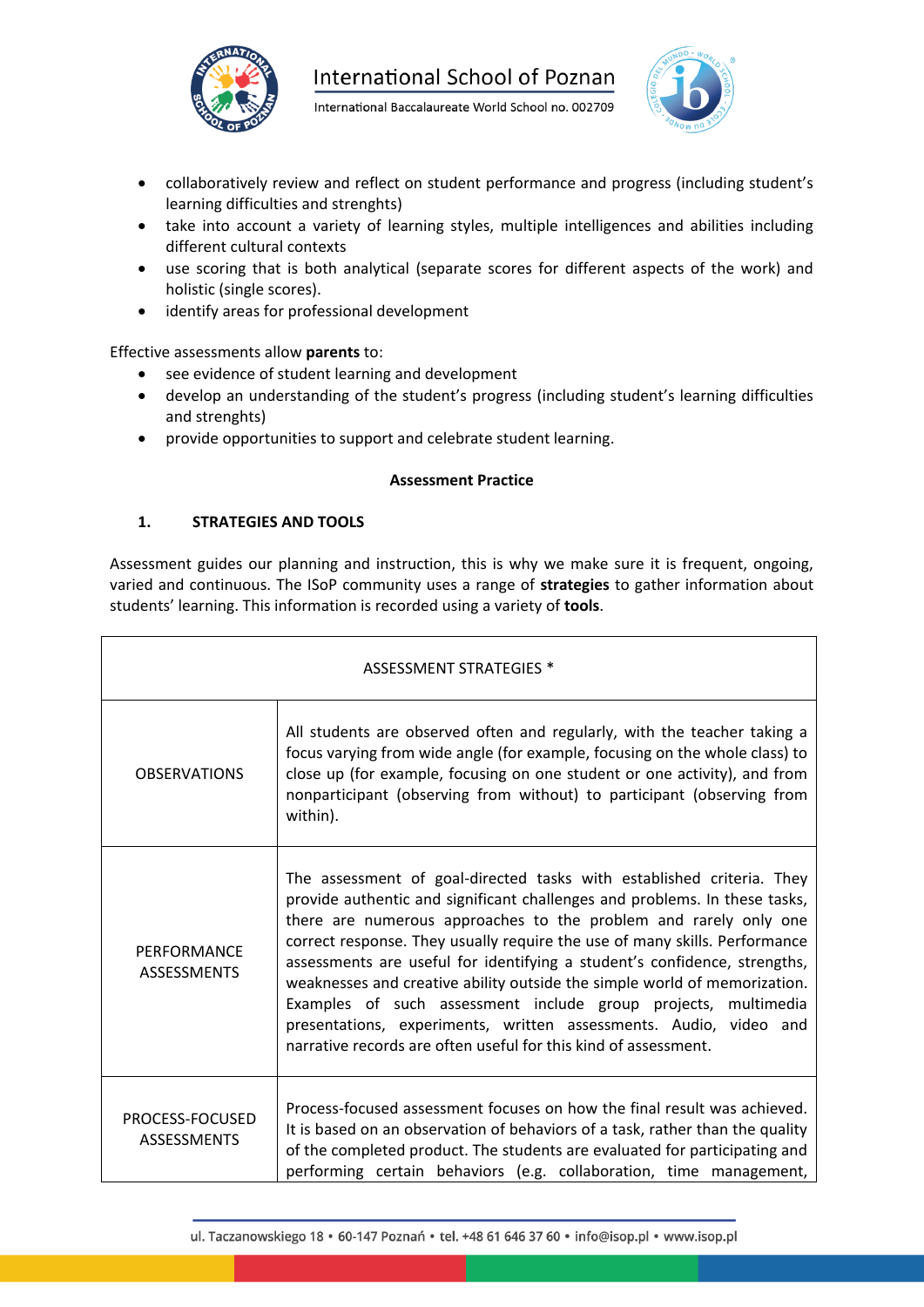



|                           | following instructions, etc.) rather than their success or failure. Checklists<br>and narrative descriptions (such as learning logs) are common methods of<br>collecting observations.                                              |
|---------------------------|-------------------------------------------------------------------------------------------------------------------------------------------------------------------------------------------------------------------------------------|
| <b>SELECTED RESPONSES</b> | Single occasion, one-dimensional exercises. Tests and quizzes are the most<br>familiar examples of this form of assessment.                                                                                                         |
| <b>OPEN-ENDED TASKS</b>   | Situations in which students are presented with a stimulus and asked to<br>communicate an original response. The answer might be a brief written<br>answer, a drawing, a diagram, a web / concept map, a graphic<br>representation. |

| ASSESSMENT WITHIN THE UNITS OF INQUIRY * |                                                                                                                                                                                                                                                                                                                                                                                                                                                                   |  |
|------------------------------------------|-------------------------------------------------------------------------------------------------------------------------------------------------------------------------------------------------------------------------------------------------------------------------------------------------------------------------------------------------------------------------------------------------------------------------------------------------------------------|--|
| PRE-ASSESSMENT                           | Assesses the students' prior knowledge, skills and experience. It helps to<br>plan and refine the teaching and learning process to meet individual or<br>group needs.                                                                                                                                                                                                                                                                                             |  |
| <b>FORMATIVE</b><br>ASSESSMENT           | Provides information that is used in order to plan the next stage in<br>learning. It is interwoven with learning, and helps teachers and students to<br>find out what the students already know and can do. Formative<br>assessment and teaching are directly linked and function purposefully<br>together. It aims to promote learning by giving regular and frequent<br>feedback.                                                                               |  |
| <b>SUMMATIVE</b><br>ASSESSMENT           | Aims to give teachers and students a clear insight into students'<br>understanding. Summative assessment is the culmination of the teaching<br>and learning process, and gives the students opportunities to demonstrate<br>what has been learned. It can assess several elements simultaneously: it<br>informs and improves student learning and the teaching process; it<br>measures understanding of the central idea, and prompts students<br>towards action. |  |

|                | MOST COMMONLY USED ASSESSMENT TOOLS *                                                                                                                                                                                         |
|----------------|-------------------------------------------------------------------------------------------------------------------------------------------------------------------------------------------------------------------------------|
| <b>RUBRICS</b> | An established set of criteria for rating students in all areas. The<br>descriptors tell the assessor what characteristics or signs to look for in<br>students' work and then how to rate that work on a predetermined scale. |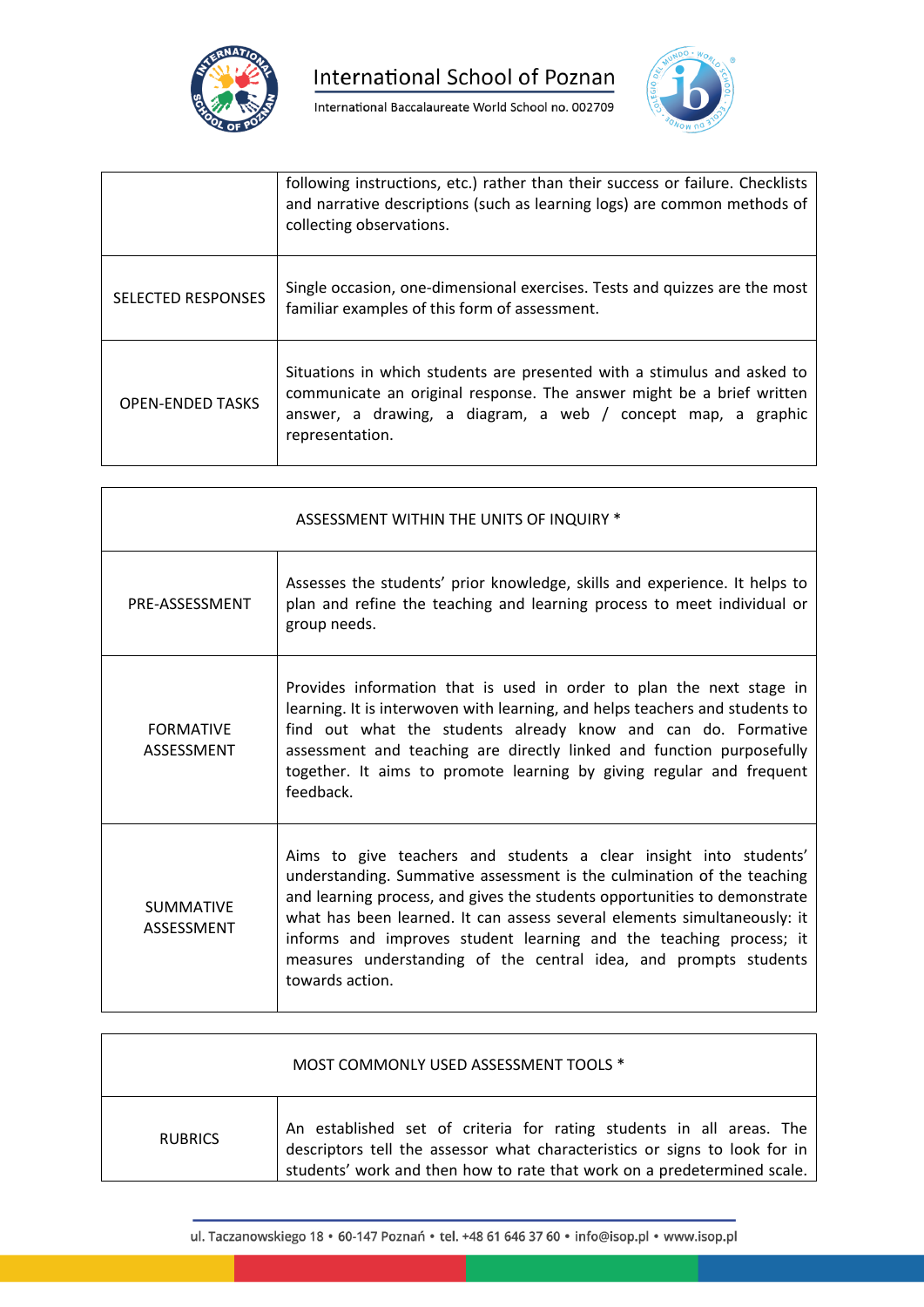



|                   | Rubrics can be developed by students as well as by teachers.                                                                                                    |
|-------------------|-----------------------------------------------------------------------------------------------------------------------------------------------------------------|
| <b>EXEMPLARS</b>  | Samples of students' work that serve as concrete standards against which<br>other samples are judged.                                                           |
| <b>CHECKLISTS</b> | are lists of information, data, attributes or elements that should be<br>present.                                                                               |
| ANECDOTAL RECORDS | Anecdotal records are brief written notes based on observations of<br>students.                                                                                 |
| <b>CONTINUUMS</b> | These are visual representations of developmental stages of learning. They<br>show a progression of achievement or identify where a student is in a<br>process. |

\* based on Making the PYP Happen

| STANDARDIZED ASSESSMENTS REQUIRED BY MINISTRY OF EDUCATION |                                                                          |  |
|------------------------------------------------------------|--------------------------------------------------------------------------|--|
| <b>SCHOOL READINESS</b>                                    | Analysys of school readiness of students before they start formal school |  |
| <b>DIAGNOSIS</b>                                           | education.                                                               |  |

# **2. DOCUMENTATION**

## **PORTFOLIOS**

Portfolios are collections of students' work that celebrate successes, growth, creativity and reflection. They are used by students to share their learning and development with parents. Portfolios may have different formats, from a collection of paper works and photographs to digital platforms.

## **KINDERGARTEN**

There are 2 stages of portfolio development process in kindergarten: collection and presentation. In the collection stage, students work to save materials that represent success and opportunities for growth in their day-to-day learning. In the presentation stage, students share their portfolios with parents.

## **LOWER AND UPPER PRIMARY**

There are four stages of portfolio development process in lower and upper primary: collection, selection, reflection, presentation. In the collection stage, students work to save materials that represent success and opportunities for growth in their day-to-day learning. At the selection stage, the saved materials are reviewed and evaluated by students. At the reflection stage, students,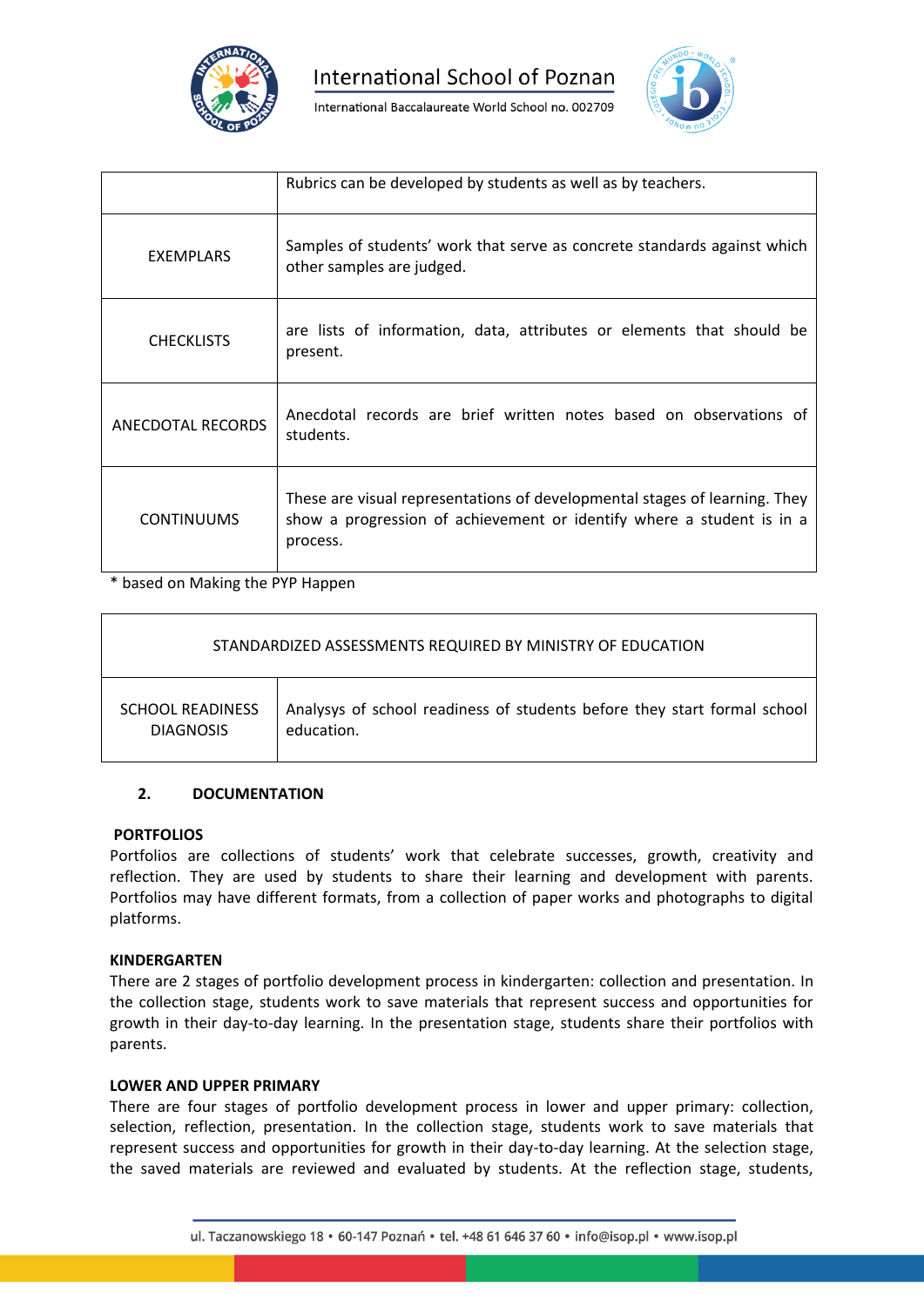



thinking about the significance of each piece in the portfolio, try to answer the question 'why' this particular piece should be included. By doing so, students evaluate their own growth and achievement. Finally, at the presentation stage, students share their portfolios with the outside world (teachers, parents, peers) and receive feedback which can enhance their motivation by making the portfolio relevant to them.

# **3. REPORTING**

## **AGENDA**

The main purpose of the agenda is to provide communication between school and home. If parents need to inform a teacher about anything (e.g. student's planned absence or an early pick-up from school, etc.), they must write a note in the agenda under an appropriate date. This works both ways so if teachers have anything to inform parents about, they note it down. It also helps students to remember about their homework assignments. Parents ought to make sure the agenda is checked daily and all the information passed by teachers is signed.

## **CONFERENCES**

The purpose of conferences is to share information between teachers, students and parents. International School of Poznan uses the following structures:

## Teacher–student

These are designed to give students feedback so they can reflect on their work and further refine and develop their skills. It is important that these individual conferences occur on daily basis in order to support and encourage the student's learning and teacher planning.

## Teacher(s)–parent(s)

These are designed to give the parents information about the student's progress development and needs, and about the school's programme. Parents may take this opportunity to address their concerns, to help define their role in the learning process and to provide the teacher with the cultural context of the student's learning. At least five conferences each school year are held. The dates are announced in the school calendar.

## Three-way

Three-way conferences involve the student, parents and teacher(s). Students discuss their learning and understanding with their parents and teacher, who are responsible for supporting the student through this process. The student, parents and the teacher collaborate to establish and identify the student's strengths and areas for improvement. This leads to the setting of new goals, with all determining how they can support the achievement of the goals.

## Student-led

Student-led conferences involve the student and the parent and they take place at the end of the school year. The students are responsible for leading the conference, and also take responsibility for their learning by sharing the process with their parents. It may involve students demonstrating their understanding through a variety of different learning situations. Each family signs up for a particular time slot which they spend in the classroom discussing and reflecting upon samples of work. It enables parents to gain a clear insight into the kind of work their child is doing and offers an opportunity for them to discuss it with their child. The format of this conference may slightly change depending on the grade level.